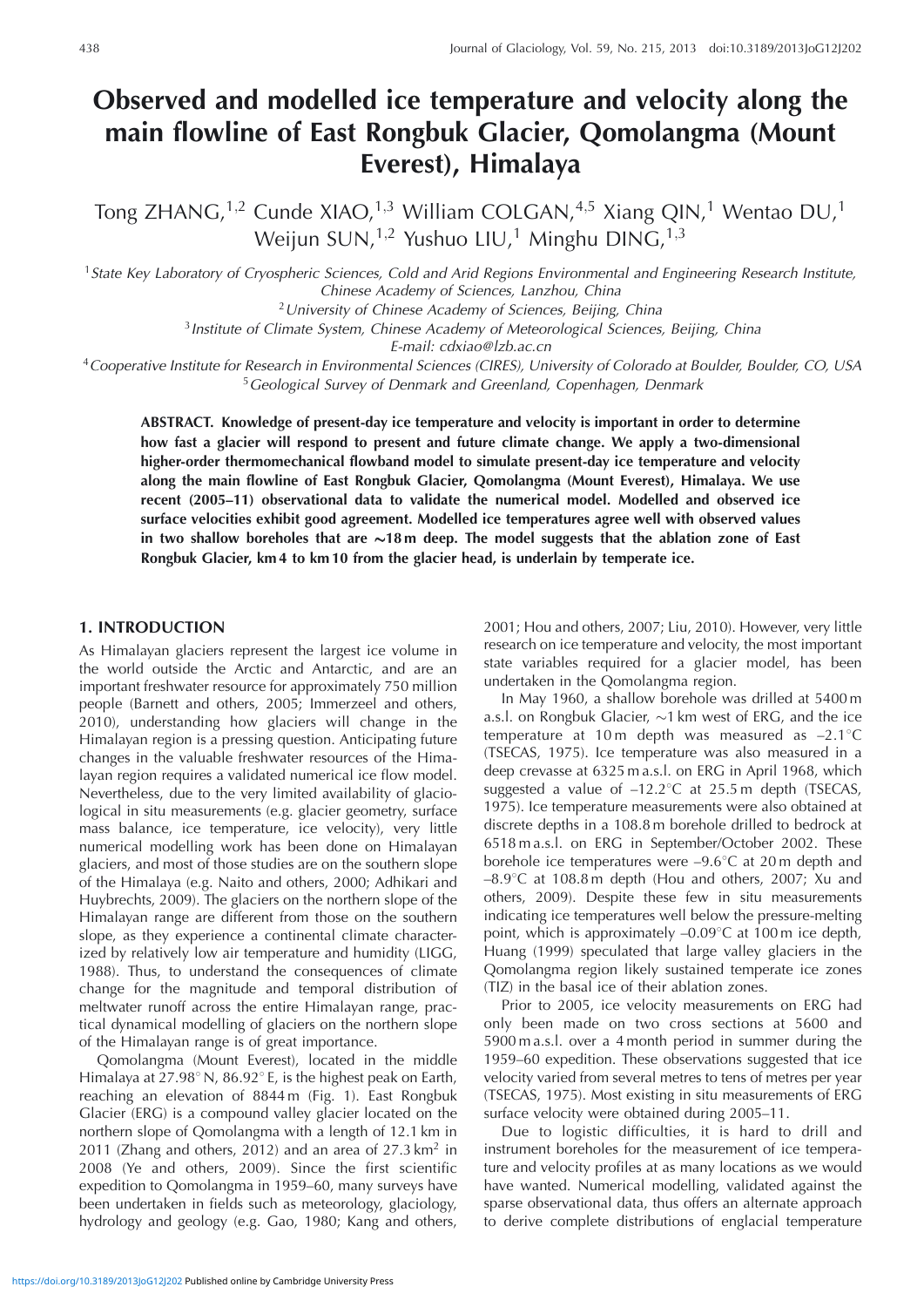and velocity. In order to develop a fully transient glacier dynamic model for projecting future changes of glacier meltwater runoff, a validated diagnostic ice flow model must first be developed. This is the primary aim of this paper.

In this paper, we use a two-dimensional (2-D) higherorder thermomechanical flowband model to study the diagnostic behaviour of ERG. We first describe the model input data (i.e. ice surface velocity, glacier geometry, surface air temperature and geothermal heat flux), and then briefly describe the numerical model that we employ. We adopt a phenomenological friction law to simulate the basal sliding in the ice flow model and use a numerical iteration scheme to determine the locations of cold–temperate transition surface (CTS) in the temperature model. Finally, we present and discuss the major findings of this research, which include the model sensitivity experiments, the simulated present-day ice temperature and velocity distribution along the main flowline (MFL) of ERG, and their comparison with available in situ observations.

## **2. MODEL INPUT**

#### **2.1. Ice surface velocity**

Due to the difficulties of conducting fieldwork in heavily crevassed areas, in situ ice velocity data are sparse for ERG. We provide some in situ ice surface velocities for ERG, inferred from stake displacements measured between repeat stake surveys using the GPS. These in situ velocity observations include annual velocities observed between May 2007 and May 2008, summer velocities observed between April and October in 2009 and 2010, and the winter velocities observed between October 2010 and June 2011. The locations of the surveyed stakes (2007–11) along the MFL are shown in Figure 2. Over a large portion of the glacier (km 2.4–6.5 from the glacier head), only summer velocity data exist (Fig. 3). Based on the observation that the summer velocity at 5775 m a.s.l. (km 9.1) is approximately twice the winter velocity, we estimate mean annual velocities by multiplying summer velocities by a factor of 0.75 (Fig. 3).

#### **2.2. Glacier geometry**

In May 2009, a ground-penetrating radar (GPR) survey was conducted on ERG using a pulseEKKO PRO radar system with a centre frequency of 100 MHz (Zhang and others, 2012). Both the antenna separation and step size were set to 4 m. Since the terminus of ERG is covered by up to several metres of debris, a common-midpoint (CMP) survey was performed to calibrate radar velocity below 5600 m a.s.l. (km 11–12). The average radar velocity inferred for the thick debris-covered region was  $0.13-0.15$  m ns<sup>-1</sup> (Zhang and others, 2012), and a radar velocity of  $0.168 \text{ m} \text{ ns}^{-1}$  was assumed in the clean ice zone (e.g. Bradford and others, 2009). The maximum ice thickness along the MFL of ERG is  $\sim$ 320 m, and the average is  $\sim$ 190 m.

The cross-sectional glacier shape may be described by a power law function,  $z(y) = py^q$ , where y and z are the horizontal across-flow and vertical distances from the lowest point of the cross section, and  $p$  and  $q$  are constants.  $q$  is commonly used as an index of the steepness of the valley side, while  $p$  is a measure of the width of the valley floor (Svensson, 1959; Graf, 1970). For ERG, we find that  $q$  varies within the range  $0.7-1.3$  and  $p$  has an exponential relation with  $q$ ,  $-\ln (p) = 7.1 \times q - 6.5$  (Zhang and others, 2012).



**Fig. 1.** Advanced Land Observing Satellite (ALOS) 2007 image of ERG. The location of ERG is shown as a triangle in the inset.

This indicates that the cross-sectional profile of ERG may be regarded as 'V'-type.

Few GPR survey lines overlapped with the MFL above 6300 m a.s.l. (km 0–2.4). The MFL bed profile above 6300 m a.s.l. was therefore inferred by transposing data from nearby GPR survey lines based on the cross-sectional shape of the glacial valley perpendicular to ice flow (Zhang and others, 2012). In the elevation band between 6000 and 6300 m a.s.l. (km 2.4–6.5), where the glacier surface is composed of large ice seracs, ice thickness was inferred by cubic interpolation of upstream and downstream observations. A central moraine ridge divides the glacier into two deeply incised adjacent channels between 5800 and 6000 m a.s.l. (km 6.5– 8.8; Fig. 1; Zhang and others, 2012). When calculating the ice thickness and glacier width along the MFL we ignore all tributaries (Figs 2 and 4).

#### **2.3. Surface air temperature**

During the 2008 Olympic torch relay, several automatic weather stations, ranging in elevation from 5207 to 7028 m a.s.l., were installed by the Chinese Academy of Sciences at Qomolangma. A HOBO automatic weather station deployed at 5708 m a.s.l. (km 9.8) recorded a mean annual air temperature of  $-5^{\circ}$ C during the 2009–11 period. We use the average environmental lapse rate at ERG recorded by these stations,  $-0.72^{\circ}$ C per 100 m rise in elevation (Yang and others, 2011), to calculate the mean annual air temperature at different elevations on ERG.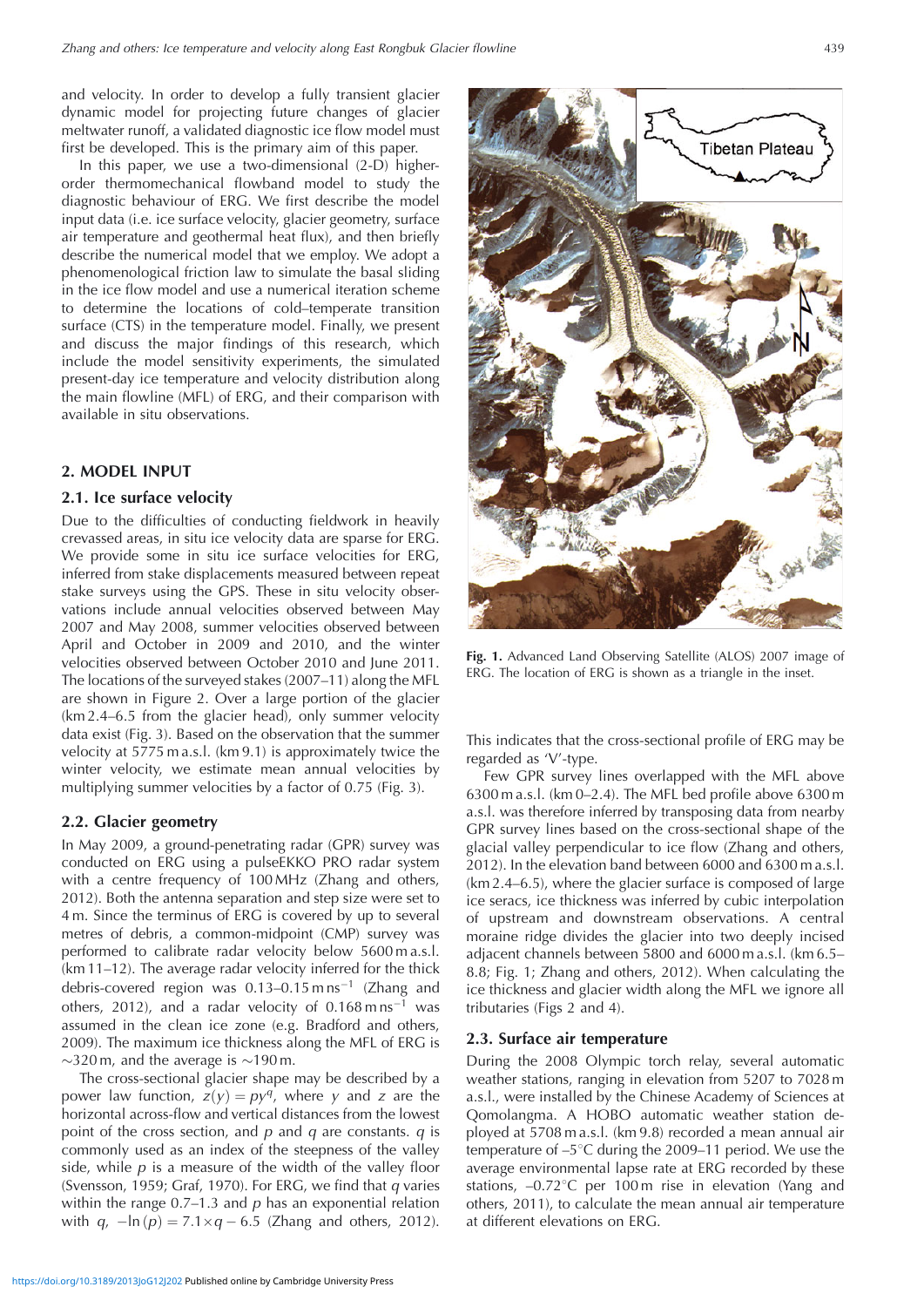

**Fig. 2.** Map of ERG. The contours are produced from a 1 : 50 000 topographic map made in 1974. The black thick line and thin dotted lines denote the main flowline (MFL) and the boundaries of tributaries, respectively. Black dots denote stake sites for ice surface velocity measurements along the MFL. BH1 (6518 m a.s.l.), BH2 (6350 m a.s.l.) and BH3 (5710 m a.s.l.) denote ice boreholes (red squares). The blue lines, L1, L2, L3 and L4, are ground-penetrating radar survey lines.

## **2.4. Geothermal heat flux**

The ice temperatures in a borehole drilled to bedrock near the flow divide in 2002 (BH1; Fig. 2) were  $-9.6^{\circ}$ C and  $-8.9^{\circ}$ C at depths of 20 and 108.8 m, respectively (Hou and others, 2007; Xu and others, 2009). According to snow-pit measurements, the mean annual surface mass balance at BH1 in 2002 was  $\sim$ 400 mm a<sup>-1</sup> (Hou and others, 2007). The drilling site was selected where there was negligible horizontal ice velocity (Hou and others, 2007; Xu and

others, 2009). Similar to the 2-D energy-balance equation described in Section 3.2 below, a one-dimensional (1-D) heat conduction model (Cuffey and Paterson, 2010) was used to infer the geothermal heat flux required to satisfy BH1 ice temperature observations with known ice geometry and surface mass balance. The 1-D heat conduction model suggests a geothermal heat flux of  $\sim$ 18.5 mW m<sup>-2</sup>. This geothermal heat flux was applied to the entire ERG model domain.



**Fig. 3.** In situ ice surface velocity observations along the MFL of ERG. The mean annual velocities are estimated by mutiplying the summer season velocities by 0.75.



**Fig. 4.** (a) The glacier geometry along the MFL of ERG. The thin and thick lines denote glacier surface and base, respectively. (b) The glacier width along the MFL of ERG.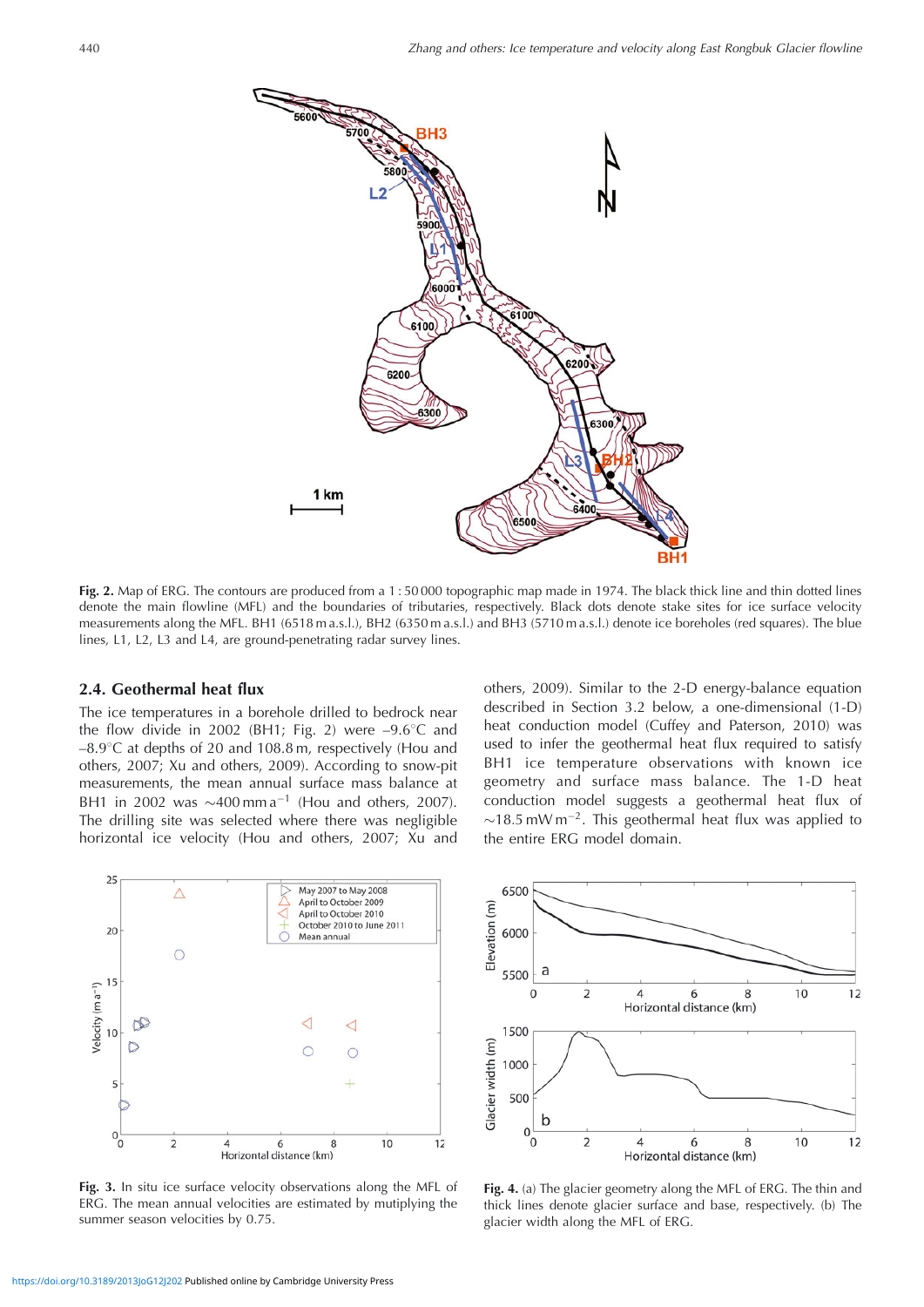## **3. MODEL DESCRIPTION**

## **3.1. Ice flow model**

Here we briefly describe the 2-D higher-order flowband model that we use in this study. A complete model description can be found in Pimentel and others (2010) and Flowers and others (2011). In a Cartesian coordinate system (where  $x$  is the horizontal axis oriented down-glacier and  $z$  is the vertical axis oriented upward), the 2-D force balance equations are

$$
\frac{\partial \sigma_{xx}}{\partial x} + \frac{\partial \sigma_{xz}}{\partial z} + F = 0, \tag{1}
$$

$$
\frac{\partial \sigma_{zx}}{\partial x} + \frac{\partial \sigma_{zz}}{\partial z} = \rho g,\tag{2}
$$

where  $\sigma_{ij}$  (for  $i, j = x, z$ ) are the components of the stress tensor,  $\rho$  is ice density, g is gravitational acceleration and F is the lateral shear stress gradient that is missing in the standard 2-D (plane-strain) force balance equations. Constants used in the numerical model are listed in Table 1. Based on the hydrostatic approximation and a stress-free condition at the glacier surface (Blatter, 1995), we express the force balance equation as

$$
\frac{\partial}{\partial x}(2\sigma'_{xx} + \sigma'_{yy}) + \frac{\partial \sigma_{xz}}{\partial z} + F = \rho g \frac{\partial s}{\partial x'},
$$
 (3)

where  $\sigma'_{ij}$  (for  $i,j = x,z$ ) denotes the components of the deviatoric stress tensor and  $s$  is the ice surface elevation. Following Flowers and others (2011), we assume no lateral slip or slide along valley walls, and parameterize  $F$  as

$$
F \simeq -\frac{\eta u}{W^2},\tag{4}
$$

where  $n$  is temperature and strain-rate-dependent effective viscosity of ice,  $u$  is the horizontal velocity along the  $x$ direction and  $W(x, z)$  is the flowband half-width. We take the y-axis orthogonal to the MFL with  $y = 0$  at the MFL. The effective viscosity of ice is given by

$$
\eta = \frac{1}{2} A^{-\frac{1}{n}} \left( \dot{\epsilon}_{e}^{2} + \dot{\epsilon}_{0}^{2} \right)^{\frac{1-n}{2n}},\tag{5}
$$

where  $\dot{\epsilon}_e$  is effective strain rate,  $\dot{\epsilon}_0$  is a small value used to avoid numerical singularity,  $n$  is the flow law exponent, and A is a temperature-dependent flow law parameter, described by the Arrhenius-type relation

$$
A = A_0 \exp\left(-\frac{Q}{RT}\right),\tag{6}
$$

with  $A_0$  a reference flow law parameter, Q the creep activation energy of ice,  $R$  the universal gas constant and  $T$ the ice temperature (K). The effective strain rate can be calculated as (Greve and Blatter, 2009)

$$
\dot{\epsilon}_{\rm e}^2 \simeq \left(\frac{\partial u}{\partial x}\right)^2 + \left(\frac{\partial v}{\partial y}\right)^2 + \frac{\partial u}{\partial x}\frac{\partial v}{\partial y} + \frac{1}{4}\left(\frac{\partial u}{\partial y}\right)^2 + \frac{1}{4}\left(\frac{\partial u}{\partial z}\right)^2, \tag{7}
$$

where  $v$  is the horizontal velocity along the  $y$  direction. Taking  $\partial v/\partial y = u/W \cdot \partial W/\partial x$  (Nye, 1959; Flowers and others, 2011), we rewrite Eqn (3) as follows:

$$
\frac{u}{W} \left\{ 2 \frac{\partial \eta}{\partial x} \frac{\partial W}{\partial x} + 2 \eta \left[ \frac{\partial^2 W}{\partial x^2} - \frac{1}{W} \left( \frac{\partial W}{\partial x} \right)^2 \right] - \frac{\eta}{W} \right\} \n+ \frac{\partial u}{\partial x} \left( 4 \frac{\partial \eta}{\partial x} + \frac{2 \eta}{W} \frac{\partial W}{\partial x} \right) + \frac{\partial u}{\partial z} \frac{\partial \eta}{\partial z} + 4 \eta \frac{\partial^2 u}{\partial x^2} + \eta \frac{\partial^2 u}{\partial z^2} = \rho g \frac{\partial s}{\partial x},
$$
\n(8)

**Table 1**. List of parameters and values prescribed for the experiments, and some other symbols

| Symbol         | Constant                     | Value                   | Unit                           |
|----------------|------------------------------|-------------------------|--------------------------------|
| β              | Clausius–Clapeyron constant  | $8.7 \times 10^{-4}$    | $\rm{K\,m^{-1}}$               |
| $\rho$         | Ice density                  | 917                     | $\text{kg m}^{-3}$             |
| $\rho_{\rm w}$ | Water density                | 1000                    | $\text{kg m}^{-3}$             |
| g              | Gravitational acceleration   | 9.8                     | $\rm m\,s^{-2}$                |
| n              | Flow law exponent            | 3                       |                                |
| A <sub>0</sub> | Flow law parameter           |                         |                                |
|                | when $T < 263.15 K$          | $3.985 \times 10^{-13}$ |                                |
|                | when $T > 263.15 K$          | $1.916 \times 10^{3}$   | $s^{-1}$ Pa <sup>-3</sup>      |
| C              | Heat capacity of ice         | 2009                    | $J kg^{-1} K^{-1}$             |
| Q              | Creep activation energy      |                         |                                |
|                | when $T < 263.15K$           | 60                      |                                |
|                | when $T > 263.15K$           | 139                     | $\mathrm{k}$ mol <sup>-1</sup> |
| K              | Thermal conductivity of ice  | 2.1                     | $W m^{-1} K^{-1}$              |
| $\overline{I}$ | Latent heat of fusion of ice | $3.35 \times 10^{5}$    | $J \text{kg}^{-1}$             |
| R              | Universal gas constant       | 8.31                    | $J \text{ mol}^{-1} K^{-1}$    |
| $T_{0}$        | Triple point of water        | 273.15                  | K                              |

where the effective viscosity of ice can be expressed as

$$
\eta = \frac{1}{2} A^{-\frac{1}{n}} \left[ \left( \frac{\partial u}{\partial x} \right)^2 + \left( \frac{u}{W} \frac{\partial W}{\partial x} \right)^2 + \frac{u}{W} \frac{\partial u}{\partial x} \frac{\partial W}{\partial x} + \frac{1}{4} \left( \frac{\partial u}{\partial z} \right)^2 + \frac{1}{4} \left( \frac{u}{W} \right)^2 + \dot{\epsilon}_0^2 \right]^{1-\frac{n}{2n}}.
$$
\n(9)

#### **3.2. Ice temperature model**

In order to assess the present-day ice temperature distribution along the MFL of ERG, we assume a thermal steadystate condition, whereby the 2-D energy-balance equation including the horizontal diffusion becomes (Pattyn, 2002)

$$
u\frac{\partial T}{\partial x} + w\frac{\partial T}{\partial z} - \frac{K}{\rho c} \left( \frac{\partial^2 T}{\partial x^2} + \frac{1}{W} \frac{\partial W}{\partial x} \frac{\partial T}{\partial x} + \frac{\partial^2 T}{\partial z^2} \right) - \frac{E}{\rho c} = 0,
$$
\n(10)

where K is the conductivity of ice,  $c$  is the heat capacity of ice and  $E$  is the strain heat produced by internal deformation (Greve and Blatter, 2009)

$$
E = 4\eta \dot{\epsilon}_{\rm e}^2. \tag{11}
$$

The vertical ice velocity,  $w$ , is solved directly from the incompressibility condition (e.g. Pattyn, 2002)

$$
w(z) = w(b) - \int_b^z \left(\frac{\partial u}{\partial x} + \frac{u}{W} \frac{\partial W}{\partial x}\right) dz, \quad (12)
$$

where  $b$  is the elevation of the glacier bed.

The pressure-melting-point of glacier ice,  $T_{\text{pmp}}$ , is described by the Clausius–Clapeyron relation

$$
T_{\rm pmp}(z) = T_0 - \beta(s - z), \qquad (13)
$$

where  $T_0$  is the triple point of water and  $\beta$  is the Clausius– Clapeyron constant. A CTS is located at the depth where ice colder than  $T_{pmp}$  is in contact with temperate ice at  $T_{pmp}$ . The ice flowing across the CTS can be assumed to have a negligible water content where cold ice flows into the temperate ice zone (TIZ) (Blatter and Hutter, 1991; Greve and Blatter, 2009). Thus, in this case, the ice temperature gradient at the CTS is equal to the Clausius–Clapeyron gradient (Funk and others, 1994). The temperate ice flowing across the CTS from the TIZ into cold ice, however, cannot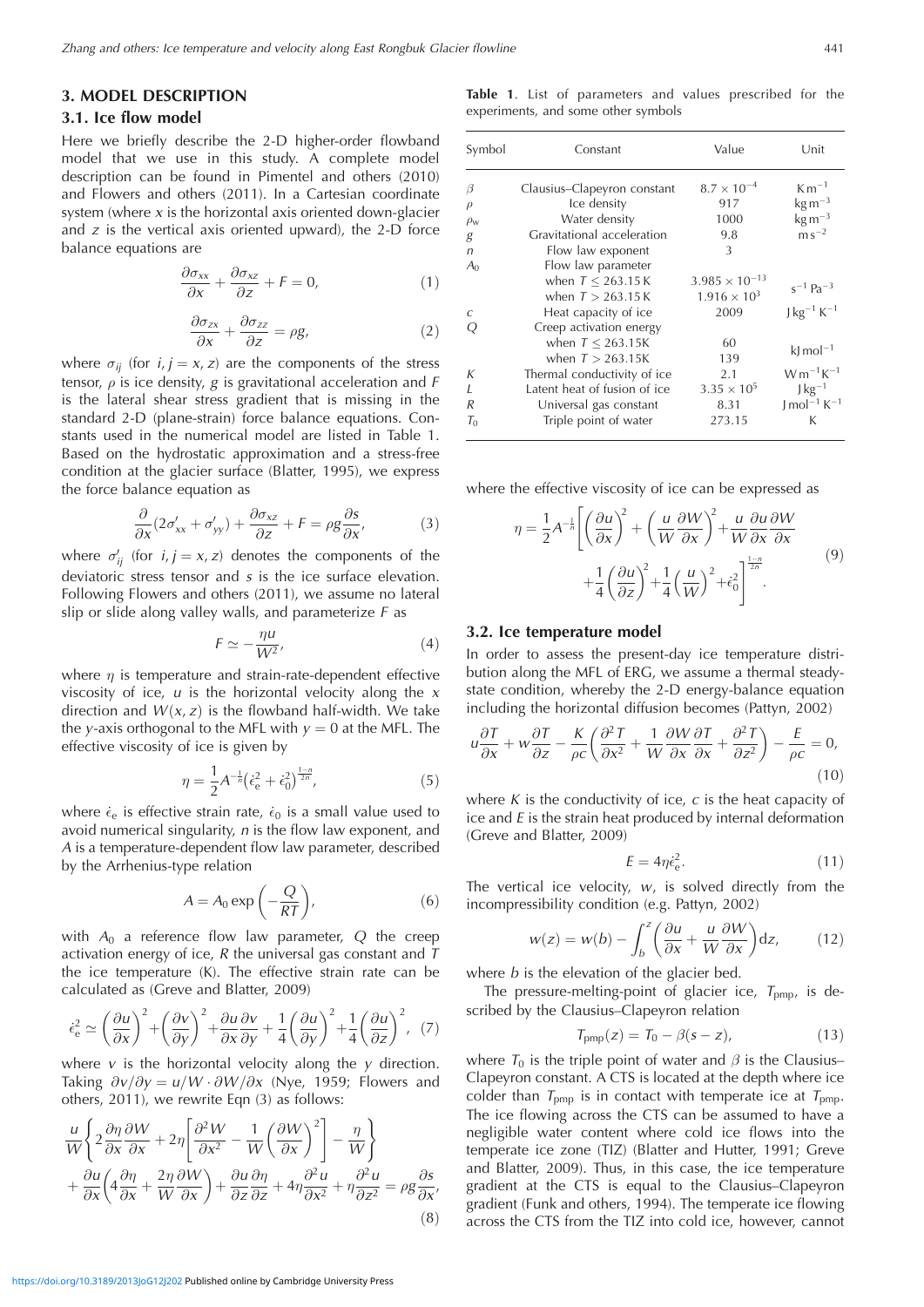be assumed to have a negligible water content. The trace water contained in the temperate ice will refreeze and release latent heat  $Q<sub>r</sub>$  as it crosses the CTS:

$$
Q_{\rm r} = w\theta \rho_{\rm w} L, \tag{14}
$$

where  $\theta$  is the fractional water content of the temperate ice,  $\rho_w$  is the density of water and L is the latent heat of freezing of water (Greve and Blatter, 2009). Thus, in this case, the ice temperature gradient at the CTS may be described by (Funk and others, 1994)

$$
\frac{\partial T}{\partial z} = -\frac{Q_{\rm r}}{K} + \beta. \tag{15}
$$

Due to the presence of  $Q_r$ , the vertical location of the CTS must be determined by numerical iteration (Funk and others, 1994; see Section 3.4 below).

## **3.3. Boundary conditions**

In the ice flow model, the upstream and downstream boundary conditions are both zero ice velocities. The upper boundary condition is a stress-free surface (Blatter, 1995; Flowers and others, 2011) while the lower boundary condition is a phenomenological friction law (Gagliardini and others, 2007; Flowers and others, 2011)

$$
\tau_{\rm b} = \Gamma \left( \frac{u_{\rm b}}{u_{\rm b} + \Gamma^n N^n \Lambda} \right)^{\frac{1}{n}} N, \qquad \Lambda = \frac{\lambda_{\rm max} A}{m_{\rm max}}, \tag{16}
$$

where  $\tau_{\rm b}$  is the basal drag,  $\Gamma$  is a constant,  $\mathit{u}_{\rm b}$  is the sliding velocity, N is the basal effective pressure,  $\lambda_{\text{max}}$  is the dominant wavelength of bed bumps and  $m_{\text{max}}$  is their maximum slope. We take  $\Gamma = 0.84 m_{\text{max}}$ , assuming a sinusoidal bedrock geometry (e.g. Gagliardini and others, 2007). The basal effective pressure  $N$  is defined as

$$
N = \rho g H - P_w = \phi \rho g H, \qquad (17)
$$

where  $H$  is ice thickness and  $P_w$  is the basal water pressure. We use a factor  $\phi$  to represent the effective basal pressure as a fraction of total ice overburden pressure. The basal drag is defined as the sum of all resistance stress at the glacier bed (Van der Veen and Whillans, 1989; Pattyn, 2002). Neglecting the basal melt rate, the vertical velocity at the glacier bed can be calculated according to the basal kinematic boundary condition (Greve and Blatter, 2009)

$$
w(b) = ub \frac{\partial b}{\partial x}.
$$
 (18)

The upper boundary condition of the ice temperature model is mean annual air temperature, while the lower boundary condition is a prescribed geothermal heat flux, G:

$$
\frac{\partial T}{\partial z} = -\frac{G}{K} \quad \text{at} \quad z = b. \tag{19}
$$

At the glacier head (km 0), the vertical ice temperature profile is derived from a 1-D solution of the energy-balance equation assuming negligible horizontal advection.

## **3.4. Numerical method**

The numerical calculation of  $u$  may produce a singularity at the glacier bed (Eqn (8)), where  $W = 0$ , if we parameterize the shape of a glacier valley using a power law function,  $z(y) = py<sup>q</sup>$ . To avoid a numerical singularity, we prescribe W at the glacier bed,  $W(x, b)$ , as a small fraction,  $\chi$ , of the nonzero *W* of the gridpoint above,  $W(x, b + \Delta z)$ :

$$
W(x, b) = \chi W(x, b + \Delta z). \tag{20}
$$

Neglecting the contribution of  $\sigma'_{xx}$  and  $\sigma'_{yy}$  to the basal drag

(Adhikari and Marshall, 2011), we can express the basal sliding boundary condition as follows (Pimentel and others, 2010):

$$
\frac{1}{2A} \left[ \frac{\partial u}{\partial z}(b) \right]^{l+1} - \frac{\Gamma^n N^n m_{\text{max}}}{u_b^l m_{\text{max}} + N^n \lambda_{\text{max}} A} u_b^{l+1} = 0, \quad (21)
$$

where  $l$  is the iteration number.

For the temperature model, the CTS depth is determined differently where vertical ice velocities at the CTS are downward and upward. Under the condition in which cold ice flows downwards across the CTS into the TIZ, if the calculated ice temperature exceeds the pressure-melting point (i.e.  $T > T_{\text{pmp}}$ ), the ice temperature is set to the pressure-melting point. This assumes that any excess heat is absorbed by the latent heat associated with melting. Under the condition in which temperate ice flows upwards across the CTS into the cold ice zone, however, the latent heat released by refreezing,  $Q_r$ , at the CTS must be taken into consideration. If  $Q<sub>r</sub>$  is sufficient to raise the ice temperature of the gridpoint above the CTS to the pressure-melting point,

$$
\frac{\partial T}{\partial z} \ge -\frac{Q_r}{K} + \beta \qquad \text{at the CTS}, \tag{22}
$$

the CTS is raised by one gridpoint. The vertical ice temperature profile is iteratively recalculated with the modified CTS grid position until the CTS node position no longer changes between iterations (Funk and others, 1994).

For numerical convenience, we adopt a terrain-following coordinate system (e.g. Pattyn, 2003)

$$
\zeta = \frac{z - b}{H},\tag{23}
$$

with  $\zeta = 0$  at the glacier bed and  $\zeta = 1$  at the glacier surface. We apply a 51 (horizontal)  $\times$  21 (vertical) grid to the longitudinal cross-section profile of ERG. A second-order, gridpoint-centred, finite-difference scheme is applied to discretize Eqn (8). The energy-balance equation (Eqn (10)) is discretized using first-order upstream differences in the horizontal, and node-centred differences in the vertical. The ice temperature field is sequentially solved, in column-bycolumn fashion, from the glacier head to the terminus. Ice viscosity and temperature are initialized as  $\eta = 10^{13}$  Pa s (Zwinger and Moore, 2009) and  $-5^{\circ}$ C (based on in situ ice temperatures at boreholes BH1, BH2 and BH3), respectively. Both the ice temperature and velocity fields of the entire longitudinal cross-section profile are then determined by a relaxed Picard subspace iteration scheme following De Smedt and others (2010). Denoting  $\mathbf{u}'_k$  and  $\mathbf{u}'$  as the *l*th velocity field from true Picard iteration and the relaxed Picard subspace iteration, respectively, we have good numerical convergence when the velocity field satisfies the condition (De Smedt and others, 2010)

$$
\frac{\|\mathbf{u}'_{*} - \mathbf{u}'^{-1}\|}{\|\mathbf{u}'_{*}\|} < 10^{-4}.\tag{24}
$$

#### **4. RESULTS AND DISCUSSION**

## **4.1. Model sensitivity**

We perform diagnostic modelling experiments to simulate the present-day ice velocity and temperature distribution along the MFL of ERG. Our model has six free parameters: (1) friction law parameter  $m_{\text{max}}$  (2) friction law parameter  $\lambda_{\text{max}}$ , (3) effective basal pressure fraction  $\phi$ , (4) basal width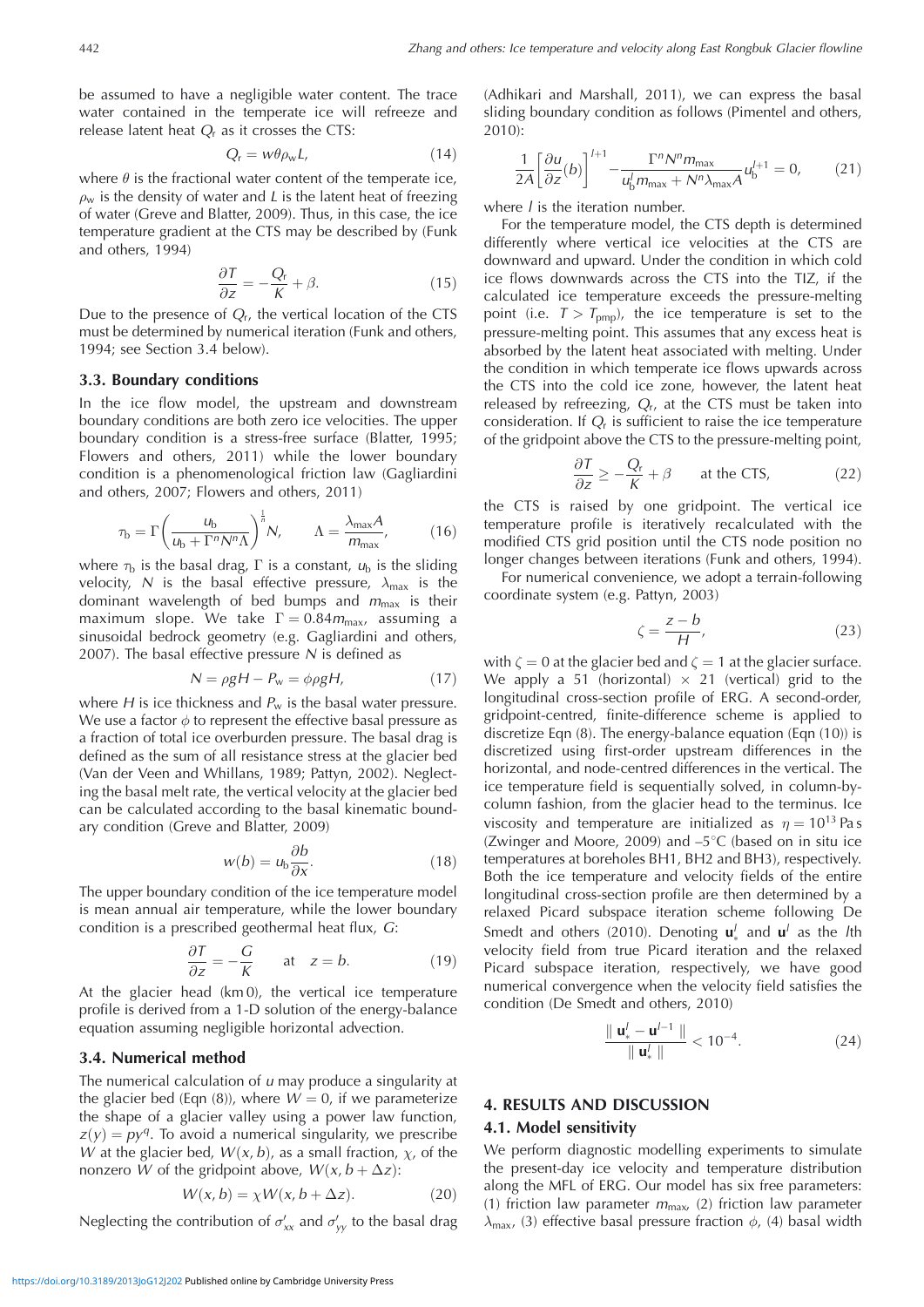

**Fig. 5.** Sensitivity experiments of ice velocity along the MFL. We vary only one parameter at a time, while holding the other five fixed at the values we use in our model ( $m_{\text{max}} = 0.2$ ,  $\lambda_{\text{max}} = 5$  m,  $\phi = 1$ ,  $\chi = 1/2$ ,  $q = 1$  and  $\theta = 1\%$ ). The solid, dotted and black dashed lines denote surface velocity, basal sliding velocity and surface velocity under a no-slip scenario with  $q = 1$  (V-shaped glacial valley), respectively. The solid circles denote in situ measurements of mean annual surface ice velocity obtained from the stakes located on or near the MFL (see Fig. 2).

fraction  $\chi$ , (5) glacial valley shape index q and (6) fractional water content in temperate ice  $\theta$ . In a series of numerical experiments (Figs 5 and 6), we explore the independent impact of each of these parameters on the model sensitivity by varying only one at a time while holding the other five fixed at the values we use in our model  $(m_{\text{max}} = 0.2)$ ,  $\lambda_{\text{max}} = 5 \text{ m}, \ \phi = 1, \ \chi = 1/2, \ q = 1, \ \text{and} \ \theta = 1\%$ ).

The friction law parameters,  $m_{\text{max}}$  and  $\lambda_{\text{max}}$ , represent the maximum slope and wavelength of basal roughness, respectively. Basal sliding velocity,  $u<sub>b</sub>$ , is expected to increase as  $m_{\text{max}}$  decreases (Fig. 5a) and  $\lambda_{\text{max}}$  increases (Fig. 5b) (Flowers and others, 2011). For a sinusoidal glacier bed with cavities, we may find that  $m_{\text{max}}$  is raised to a greater power  $(n + 1, \Gamma^n m_{\text{max}})$  than  $\lambda_{\text{max}}$  (1) in the friction law (Schoof, 2005; Flowers and others, 2007; Gagliardini and others, 2007; Eqn (21)). As a result,  $u<sub>b</sub>$  is more sensitive to  $m_{\text{max}}$  than  $\lambda_{\text{max}}$  (Fig. 5a and b).

The effective pressure,  $N$ , determined as the ratio between ice and water pressures, appears to have little influence on basal sliding for such a narrow glacial valley (Fig. 5c). From Eqn (21) we know that the value of  $\partial u/\partial z(b)$ , which is coupled to the momentum balance equation (Eqn (8)), depends on the relative magnitudes of  $u_{\rm b}/N^n$  and  $\lambda_{\rm max}A/m_{\rm max}$ . Thus, a relatively narrow glacial valley (small  $u<sub>b</sub>$ ), a relatively large ice thickness (large N) and flow law parameter may produce a  $u<sub>b</sub>/N<sup>n</sup>$  term that is negligible in comparison to the magnitude of the  $\lambda_{\text{max}}A/m_{\text{max}}$  term. This would render the influence of the effective basal pressure factor, , less important. This is possibly the reason why Flowers and others (2011) found that values of  $m_{\text{max}}$  and  $\lambda_{\text{max}}$  strongly affected their selection of the best value of  $N$  for a good simulation of ice velocities.

We further see the critical role that glacial valley plays in modulating basal sliding in Figure 5d and e. As the glacier bed becomes flatter, which is parameterized by increasing the  $\chi$  parameter, basal sliding velocity increases. Modelled ice surface velocity appears to be most sensitive to varying the cross-sectional valley profile via  $q$ . Varying  $q$  between 0.8 and 1.2 produces the widest velocity sensitivity range of the six parameters examined. Modelled ice temperature, which is coupled to modelled ice velocity, is also more sensitive to the prescribed cross-sectional valley profile (Fig. 6e) than  $m_{\text{max}}$ ,  $\lambda_{\text{max}}$  and N (Fig. 6a–d). Figure 7 provides a comparison between modelled and observed ice temperatures in shallow boreholes, BH2 (17.5 m deep at 6350 m a.s.l., km 1.7) and BH3 (18 m deep at 5710 m a.s.l., km 9.8), over a range of chosen values of q.

We assume that the rate factor A is independent of water content  $\theta$  (Eqn (6)), so the sensitivity of  $u<sub>b</sub>$  to water content,  $\theta$ , is small (Fig. 5f). A significant increase in water content only slightly increases the length of the TIZ (Fig. 6f). We attribute this insensitivity to relatively small vertical ice velocities  $\langle$ <0.1 m a<sup>-1</sup> in the TIZ), which render the latent heat term of the heat equation insensitive to most parameters, including water content (Eqn (14)).

Based on the sensitivity experiments described above, we adopt  $m_{\text{max}} = 0.2$ ,  $\lambda_{\text{max}} = 5$  m,  $\phi = 1$  (no basal water pressure),  $\chi = 1/2$ ,  $q = 1$  (a V-shaped glacial valley) and  $\theta = 1\%$  (typical of temperate ice; Cuffey and Paterson, 2010) as the parameter suite that best simulates the present-day ice velocity and temperature distributions of ERG.

## **4.2. Model results**

Using the numerical model and parameter suite described above, we simulate the present-day ice velocity and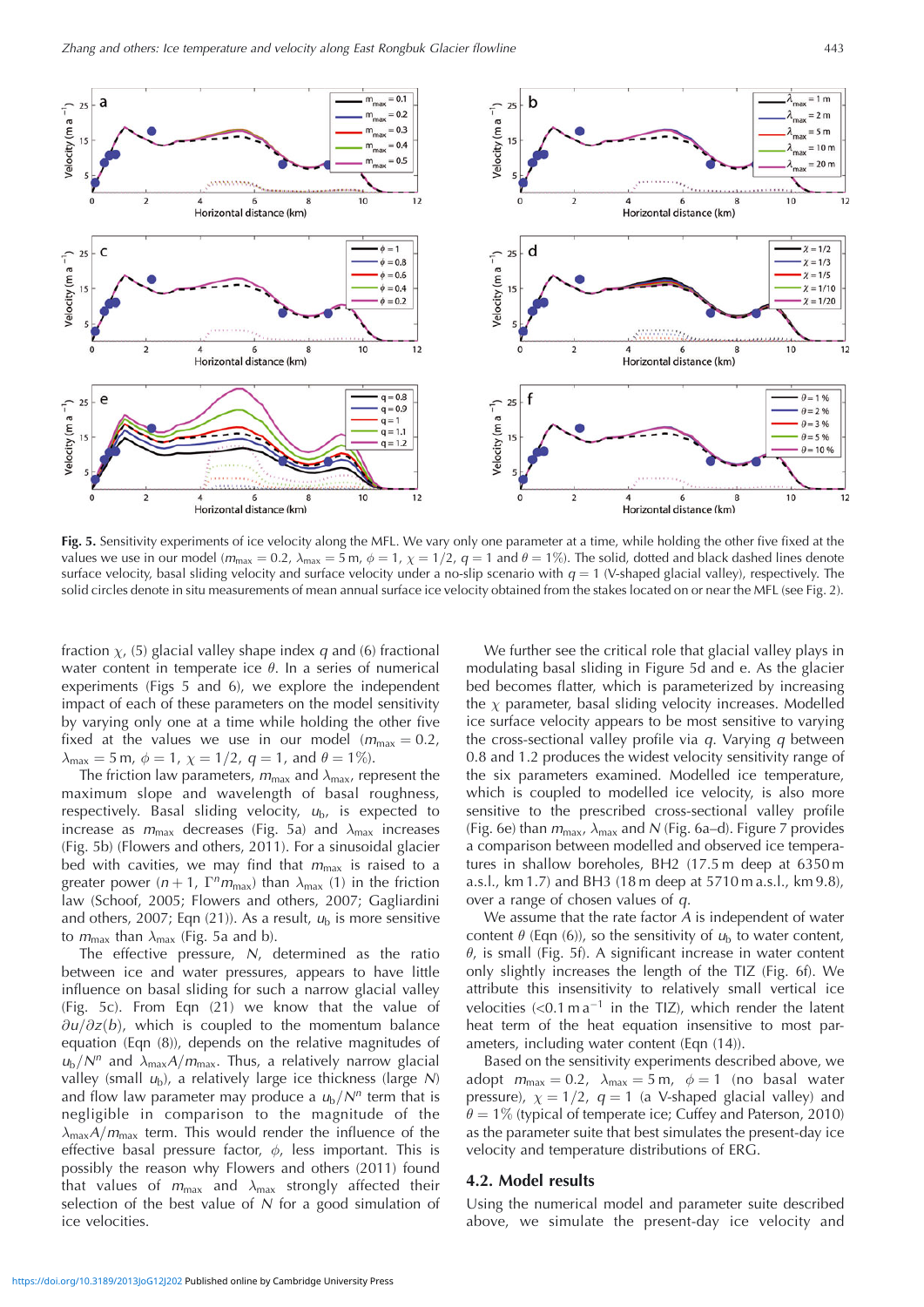

**Fig. 6.** Sensitivity experiments of the size of TIZ (dashed lines). The parameter setting is the same as in Figure 5.

temperature distributions in the longitudinal cross-sectional profile along the MFL of ERG (Fig. 8).

The modelled ice surface velocities generally agree well with the observed mean annual velocities under the parameter suite we adopt (Fig. 5). However, since the numerical simulations ignore the influxes stemming from ERG tributaries, the modelled ice surface velocities do underestimate observed ice surface velocities at km 2, where the largest tributary converges with the MFL (Fig. 2). Figure 5 suggests that basal sliding may influence ice flow over a more extensive region than the TIZ, which was also

suggested by Pimentel and others (2010). The observation of seasonal velocity variations at 5775 m a.s.l. (km 9.1; see Section 2.1) provides independent support for the notion of a basal TIZ (Colgan and others, 2012). Overall, however, basal sliding likely contributes a minor portion (*<*20%) of mean annual ice velocity at ERG. The flow of ERG is dominated by slow internal deformation. The internal deformation rate is slow mainly due to the relatively small ice thickness (*<*320 m), the relatively narrow glacier valley (large lateral drag) and high-elevation (cold atmosphere) setting of ERG. The narrow glacial valley cross section of ERG is itself



**Fig. 7.** Comparison of measured and modelled ice temperature at BH2 and BH3. The shaded areas denote ice temperature ranges for  $\pm$ 1 gridpoints upstream and downstream of BH2 and BH3 with  $q = 1.$ 



Fig. 8. Modelled distribution of (a) horizontal ice velocity  $(m a^{-1})$ and (b) temperature ( C) along the MFL of ERG. The thick blue line denotes the CTS.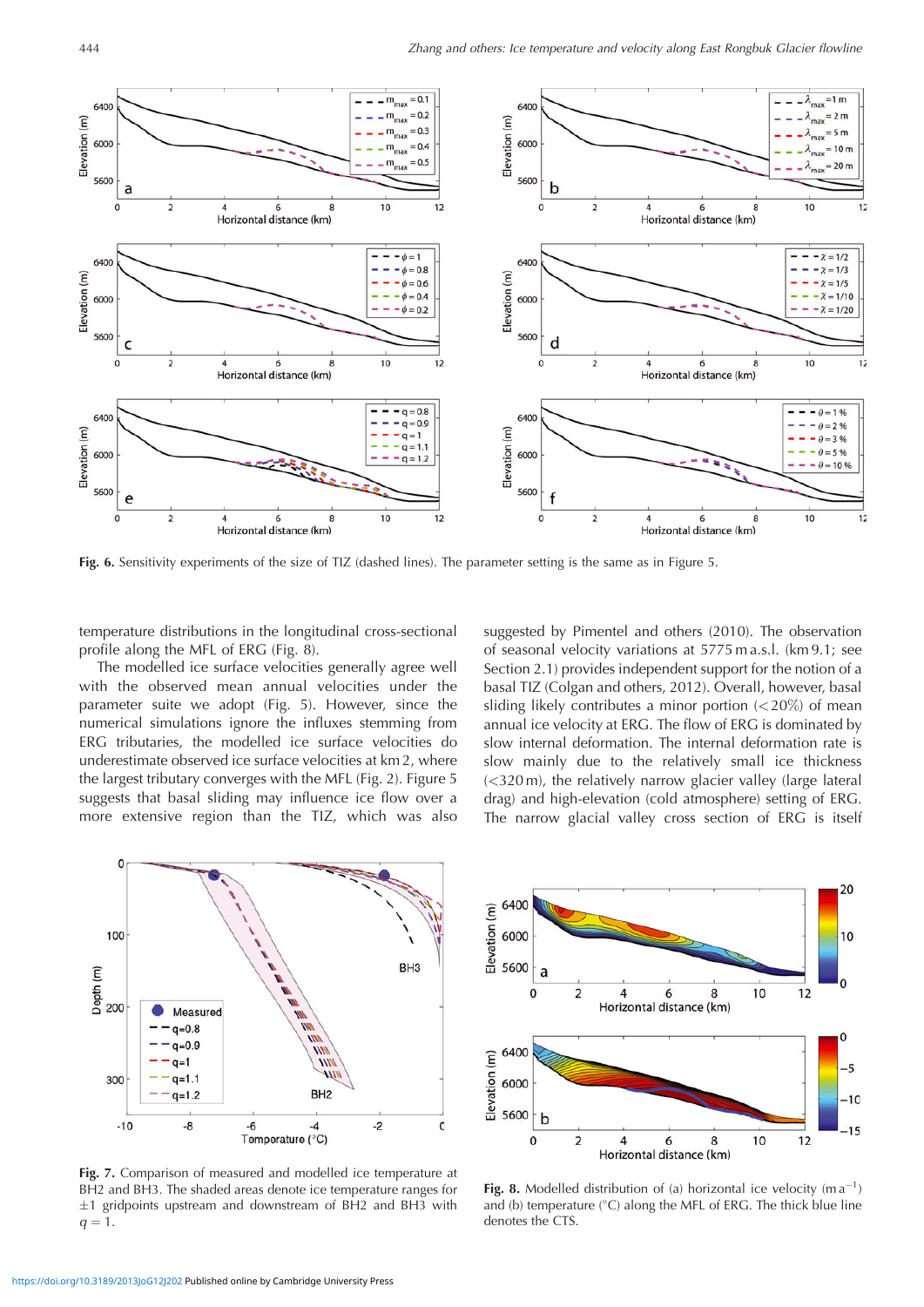

**Fig. 9.** GPR energy is scattered near the glacier bed in the downstream ablation zone (L1 and L2), which we interpret as indicating the presence of temperate basal ice. In the upstream portion of ERG (L3 and L4), a clean glacier bed can be identified, suggesting the presence of cold basal ice. The locations of L1–L4 are shown in Figure 2.

independent support for relatively little basal sliding. Significant basal sliding would be expected to enhance basal erosion (Harbor, 1992, 1995), which would have allowed ERG to have evolved to the broad U-shaped valley cross section characteristic of alpine glaciers.

The model suggests the existence of an extensive TIZ,  $\sim$ 6 km in length from around 5700 to 6200 m a.s.l. (km 4– 10), in the basal ice of the ERG upper ablation zone. The accumulation zone and the terminus of ERG, however, are still underlain by cold ice. Thus, we suggest ERG is a polythermal glacier. Modelled ice temperature agrees well with the deepest available ice temperature measurements in two shallow ice boreholes (BH2 at 17.5 m and BH3 at 18 m) at 6350 (km 1.7) and 5710 m a.s.l. (km 9.8) (Fig. 7). No deep, near-bedrock, ice temperature measurements are presently available for comparison with modelled ice temperature. The GPR data obtained in May 2009, however, exhibit reflectance variations that we interpret as resulting from differences in the thermal character of cold up-glacier and warm down-glacier regions (Figs 2 and 9). In the up-glacier region, a continuous glacier bed is clearly visible in 'clean' radar data above 6300 m a.s.l. (km 0–2.4), which we interpret as evidence of cold basal ice (e.g. Irvine-Fynn and others, 2006). In the down-glacier region, radar energy is scattered. The radargram near the glacier bed appears noisy near the terminus, in the 5760–6020 m a.s.l. elevation band (km 5.3–9.2). We interpret this region of scattered radar energy as independent support of a substantial basal TIZ (e.g. Irvine-Fynn and others, 2006).

For ERG, the existence of a relatively large warm base is partly due to its small accumulation basin. From the in situ observations during 2009–11, the present-day surface massbalance equilibrium-line altitude of ERG is  $\sim$ 6400 m a.s.l. (km 1), and the accumulation zone presently comprises only 8% of the total glacier length. As a result, the advection of cold ice from the accumulation zone only influences (i.e. 'cools down') the ice temperature of a very small portion of the ablation region.

As a sensitivity test to examine the permanence of the TIZ, we decreased geothermal heat flux and mean annual air temperature to simulate a much colder environmental setting. This test demonstrated that a small TIZ (thinner than the thickness of one grid layer) exists in the downstream ablation zone (km 7–10), even under a prescribed mean annual air temperature at 5708 m a.s.l. (km 9.8) of  $-7^{\circ}$ C (2<sup>o</sup>C lower than the present surface air temperature; Fig. 10a) or a prescribed geothermal heat flux of only  $9 \text{ mW m}^{-2}$  (around half of the present geothermal heat flux; Fig. 10c). Accordingly, the TIZ grows larger when we prescribe larger geothermal heat fluxes and surface air temperatures (Fig. 10b and d). On ERG, the size of the TIZ appears to be more sensitive to surface air temperature than to geothermal heat flux (Fig. 10). Thus, we speculate that basal temperate ice zones are likely a common feature of large valley glaciers like the ERG in the Qomolangma region.

## **4.3. Model limitations**

Although the true cross-sectional valley shape of ERG is believed to approximate a V-shape (Zhang and others, 2012), imposing an idealized V-shaped cross section in our model is an assumption that is only supported by inferences, not actual observations. Since basal water pressure and the true bed geometry are not known,  $\phi$ ,  $\chi$  and the bed roughness parameters in the friction law, i.e.  $m_{\text{max}}$ ,  $\lambda_{\text{max}}$  and -, cannot be constrained based on the observations. To address this limitation, we have examined a wide range of values for these parameters in our sensitivity experiments. Additionally, as our model ignores all tributaries, we cannot assess the lateral flow effects stemming from tributary convergence. Furthermore, because of the lack of 3-D glacier geometry information, we use a 2-D ice flow model. As a compromise, we parameterize lateral drag with the glacier width variations. Finally, the ice temperature model is 2-D, and thus neglects horizontal advection in the  $y$ direction. In our 2-D model, it is difficult to simulate the lateral sliding since we lack any knowledge of the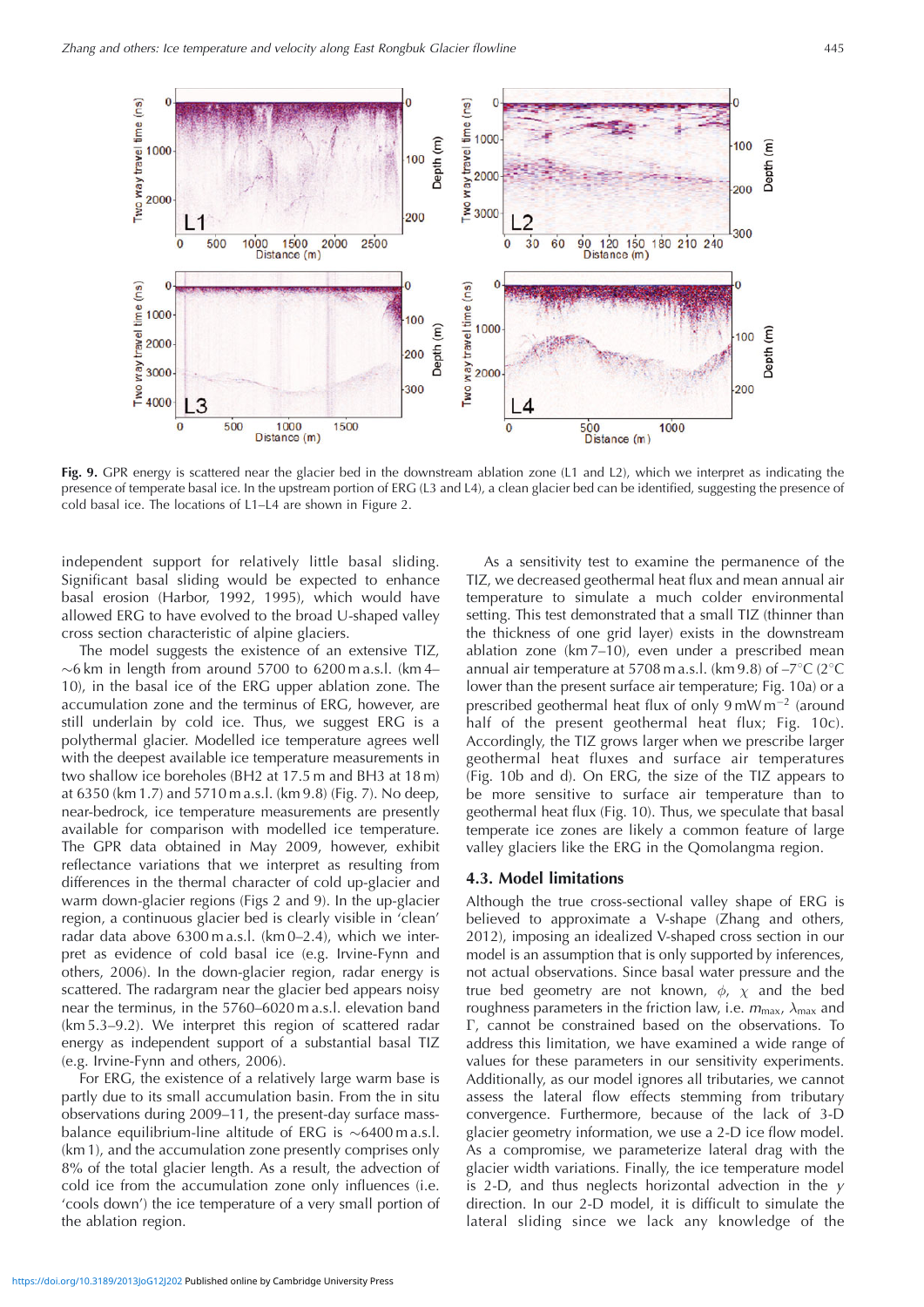

**Fig. 10.** Sensitivity studies of the ERG TIZ size under scenarios of (a)  $G = 18.5$  mW m<sup>-2</sup>,  $T_{5708} = -7^{\circ}$ C; (b)  $G = 18.5$  mW m<sup>-2</sup>,  $T_{5708} = -3^{\circ}$ C; (c)  $G = 9$  mW m<sup>-2</sup>,  $T_{5708} = -5^{\circ}$ C; and (d)  $G = 37$  mW m<sup>-2</sup>,  $T_{5708} = -5^{\circ}$ C. The temperature values are in Celsius. The thick blue lines denote the CTS.

distribution of CTS along the glacial valley walls. However, this may not introduce much error because (1) lateral sliding is an unimportant factor influencing ice flow compared to glacier width (Pimentel and others, 2010) (except for the cases of glaciers with detached side walls; Adhikari and Marshall, 2012) and (2) ERG is a relatively cold glacier with narrow cross-sectional valleys and thus small sliding velocities.

## **5. CONCLUSIONS**

For large alpine valley glaciers with few in situ observations available, it is difficult to construct a suitable glacier model with both reliability and simplicity. The 2-D higher-order thermomechanical flowband model presented here requires much fewer input data than a 3-D high-order or full-Stokes model. Nevertheless, it can simulate most glacier dynamic features (e.g. the longitudinal stress gradient coupling, lateral drag, basal sliding velocity and CTS), and thus is a good option for large glacier modelling.

The strong ablation, due to large solar radiation and a warming climate (TSECAS, 1975; Hock, 2003; Pellicciotti and others, 2005; Huss and others, 2009), leads to a small accumulation zone on ERG. As a result, the vertical velocity is presently upwards throughout most of the glacier, facilitating the upward advection of warm basal ice throughout the oversized ablation zone. There are at least two important implications of a basal TIZ. Firstly, temperate ice allows an active englacial hydrology system to exist (Fountain and Walder, 1998). An active englacial hydrology system allows surface ablation to route through a glacier without being retained by refreezing. This has implications for land-terminating Himalayan glaciers whose mass loss occurs only by surface ablation and runoff. Secondly, temperate ice and meltwater facilitate basal sliding (Bartholomaus and others, 2008). A potential enhancement of basal sliding with warming climate is expected to transport more ice to lower-elevation areas where higher surface ablation occurs.

While it has been speculated that the ablation zones of large continental valley glaciers in the Qomolangma region contain basal ice at the pressure-melting-point (TSECAS, 1975; Huang, 1999), our study is the first modelling support for this hypothesis. In addition, this study is also the first to model a large valley glacier located on the northern slope of the Himalayan range. Work is currently underway to develop a fully transient prognostic version of the model, in order to predict the ice geometry, velocity and temperature of ERG under future climate scenarios.

# **ACKNOWLEDGEMENTS**

This study is funded by National Fundamental Research Project (973) of China (2007CB411503) and National Science Foundation of China (NSFC). We are grateful to all members of the scientific expedition to Qomolangma for their dedication to the extraordinarily hard fieldwork. We also thank Konrad Steffen for supporting T.Z.'s visit to CIRES to learn glacier modelling. We thank Heinz Blatter, Mathieu Morlighem, Arne Keller, Surendra Adhikari, Ian Allison and an anonymous reviewer for their reviews of an earlier version of this paper. Weili Wang was our scientific editor.

## **REFERENCES**

Adhikari S and Huybrechts P (2009) Numerical modelling of historical front variations and the 21st-century evolution of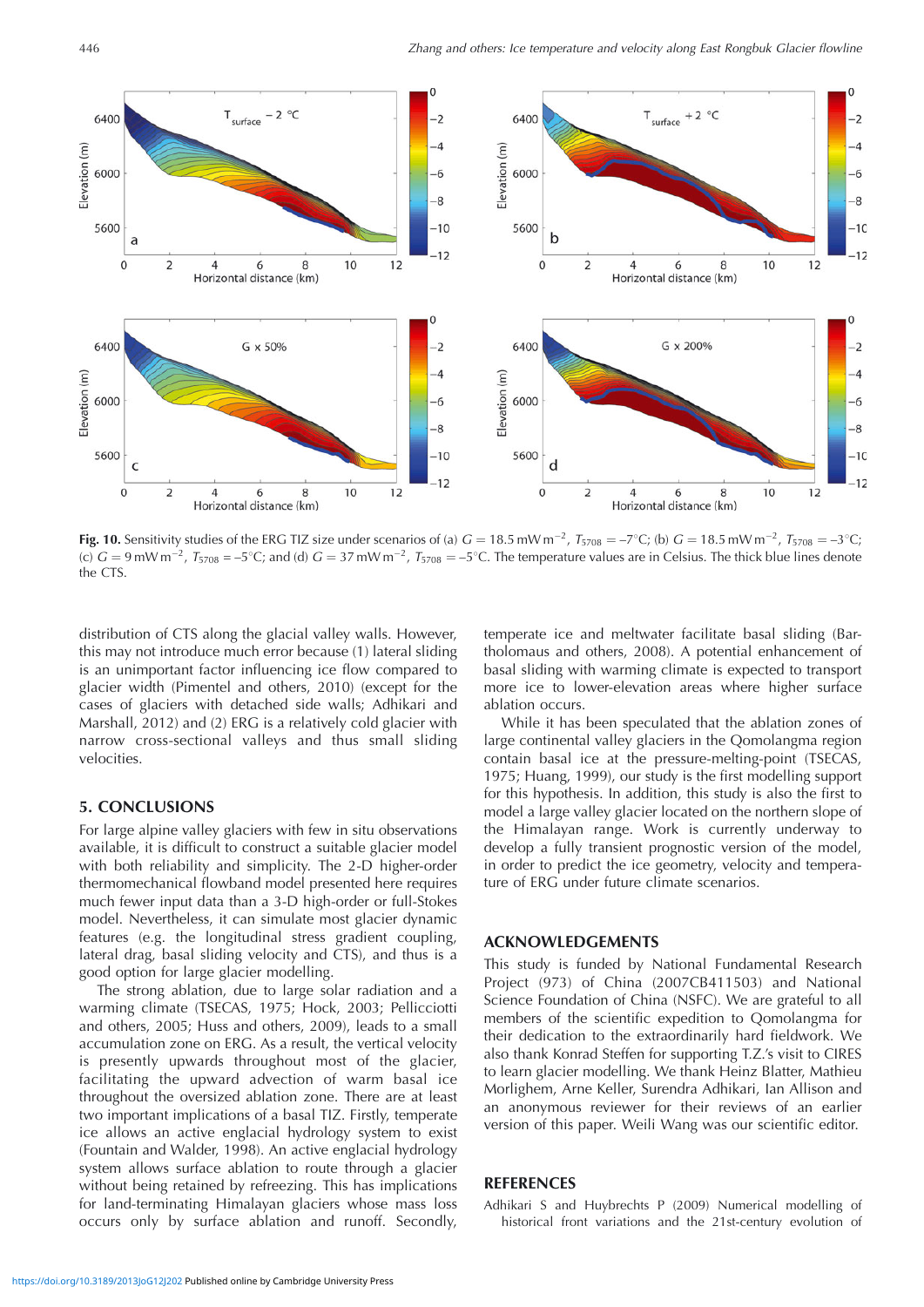glacier AX010, Nepal Himalaya. Ann. Glaciol., **50**(52), 27–40 (doi: 10.3189/172756409789624346)

- Adhikari S and Marshall SJ (2011) Improvements to sheardeformational models of glacier dynamics through a longitudinal stress factor. J. Glaciol., **57**(206), 1003–1016 (doi: 10.3189/002214311798843449)
- Adhikari S and Marshall SJ (2012) Parameterization of lateral drag in flowline models of glacier dynamics. J. Glaciol., **58**(212), 1119–1132 (doi: 10.3189/2012JoG12J018)
- Barnett TP, Adam JC and Lettenmaier DP (2005) Potential impacts of a warming climate on water availability in snow-dominated regions. Nature, **438**(7066), 303–309 (doi: 10.1038/ nature04141)
- Bartholomaus TC, Anderson RS and Anderson SP (2008) Response of glacier basal motion to transient water storage. Nature Geosci., **1**(1), 33–37 (doi: 10.1038/ngeo.2007.52)
- Blatter H (1995) Velocity and stress fields in grounded glaciers: a simple algorithm for including deviatoric stress gradients. J. Glaciol., **41**(138), 333–344
- Blatter H and Hutter K (1991) Polythermal conditions in Arctic glaciers. J. Glaciol., **37**(126), 261–269
- Bradford JH, Nichols J, Mikesell TD and Harper JT (2009) Continuous profiles of electromagnetic wave velocity and water content in glaciers: an example from Bench Glacier, Alaska, USA. Ann. Glaciol., **50**(51), 1–9 (doi: 10.3189/ 172756409789097540)
- Colgan W and 6 others (2012) The annual glaciohydrology cycle in the ablation zone of the Greenland ice sheet: Part 2. Observed and modeled ice flow. J. Glaciol., **58**(207), 51–64 (doi: 10.3189/ 2012JoG11J081)
- Cuffey KM and Paterson WSB (2010) The physics of glaciers, 4th edn. Butterworth-Heinemann, Oxford
- De Smedt B, Pattyn F and De Groen P (2010) Using the unstable manifold correction in a Picard iteration to solve the velocity field in higher-order ice-flow models. J. Glaciol., **56**(196), 257– 261 (doi: 10.3189/002214310791968395)
- Flowers GE, Björnsson H, Geirsdóttir Á, Miller GH and Clarke GKC (2007) Glacier fluctuation and inferred climatology of Langjökull ice cap through the Little Ice Age Quat. Sci. Rev., 26 (19–21), 2337–2353 (doi: org/10.1016/jquascirev2007.07.016)
- Flowers GE, Roux N, Pimentel S and Schoof CG (2011) Present dynamics and future prognosis of a slowly surging glacier. Cryosphere, **5**(1), 299–313 (doi: 10.5194/tc-5-299-2011)
- Fountain AG and Walder JS (1998) Water flow through temperate glaciers. Rev. Geophys., **36**(3), 299–328 (doi: 10.1029/ 97RG03579)
- Funk M, Echelmeyer K and Iken A (1994) Mechanisms of fast flow in Jakobshavns Isbræ, West Greenland: Part II. Modeling of englacial temperatures. J. Glaciol., **40**(136), 569–585
- Gagliardini O, Cohen D, Raback P and Zwinger T (2007) Finiteelement modeling of subglacial cavities and related friction law. J. Geophys. Res., **112**(F2), F02027 (doi: 10.1029/2006JF000576)
- Gao D (1980) Report on scientific expedition to Mt Qomolangma area (1975) – meteorology and environment. Science Press, Beijing [in Chinese]
- Graf WL (1970) The geomorphology of the glacial valley cross section. Arct. Alp. Res., **2**(4), 303–312
- Greve R and Blatter H (2009) Dynamics of ice sheets and glaciers. Springer, Dordrecht
- Harbor JM (1992) Numerical modeling of the development of Ushaped valleys by glacial erosion. Geol. Soc. Am. Bull., **104**(10), 1364–1375 (doi: 10.1130/0016-7606(1992)104*<*1364:NMOT-DO*>*2.3.CO;2)
- Harbor JM (1995) Development of glacial-valley cross sections under conditions of spatially variable resistance to erosion. Geomorphology, **14**(2), 99–107 (doi: 10.1016/0169- 555X(95)00051-1)
- Hock R (2003) Temperature index melt modelling in mountain areas. J. Hydrol., **282**(1–4), 104–115 (doi: 10.1016/S0022- 1694(03)00257-9)
- Hou S and 9 others (2007) Summer temperature trend over the past two millennia using air content in Himalayan ice. Climate Past, **3**(1), 89–95 (doi: 10.5194/cp-3-89-2007)
- Huang M (1999) Forty years' study of glacier temperature in China. J. Glaciol. Geocryol., **21**(3), 193–199 [in Chinese with English summary]
- Huss M, Funk M and Ohmura A (2009) Strong Alpine glacier melt in the 1940s due to enhanced solar radiation. Geophys. Res. Lett., **36**(23), L23501 (doi: 10.1029/2009GL040789)
- Immerzeel WW, Van Beeke LPH and Bierkens MFP (2010) Climate change will affect the Asian water towers. Science, **328**(5984), 1382–1385 (doi: 10.1126/science.1183188)
- Irvine-Fynn TDL, Moorman BJ, Williams JLM and Walter FSA (2006) Seasonal changes in ground-penetrating radar signature observed at a polythermal glacier, Bylot Island, Canada. Earth Surf. Process. Landf., **31**(7), 892–909 (doi: 10.1002/esp.1299)
- Kang S, Qin D, Mayewski PA, Wake CP and Ren J (2001) Climatic and environmental records from the Far East Rongbuk ice core, Mt. Qomolangma (Everest). Episodes, **24**(3), 176–181
- Lanzhou Institute of Glaciology and Geocryology (LIGG) (1988) An introduction to the glaciers in China. Science Press, Beijing [in Chinese]
- Liu W (2010) Hydrometeorological characteristics and runoff simulation in the Rongbuk Glacier catchment in Mt. Qomolangma, central Himalayas, China. (PhD thesis, Cold and Arid Regions Environmental and Engineering Research Institute, Chinese Academy of Sciences)
- Naito N, Nakawo M, Kadota T and Raymond CF (2000) Numerical simulation of recent shrinkage of Khumbu Glacier, Nepal Himalayas. IAHS Publ. 264 (Symposium at Seattle 2000 – Debris-Covered Glaciers), 245–254
- Nye JF (1959) The motion of ice sheets and glaciers. J. Glaciol., **3**(26), 493–507
- Pattyn F (2002) Transient glacier response with a higher-order numerical ice-flow model. J. Glaciol., **48**(162), 467–477 (doi: 10.3189/172756502781831278)
- Pattyn F (2003) A new three-dimensional higher-order thermomechanical ice-sheet model: basic sensitivity, ice stream development, and ice flow across subglacial lakes. J. Geophys. Res., **108**(B8), 2382 (doi: 10.1029/2002JB002329)
- Pellicciotti F, Brock BW, Strasser U, Burlando P, Funk M and Corripio JG (2005) An enhanced temperature-index glacier melt model including shortwave radiation balance: development and testing for Haut Glacier d'Arolla, Switzerland. J. Glaciol., **51**(175), 573–587 (doi: 10.3189/172756505781829124)
- Pimentel S, Flowers GE and Schoof CG (2010) A hydrologically coupled higher-order flowband model of ice dynamics with a Coulomb friction sliding law. J. Geophys. Res., **115**(F4), F04023 (doi: 10.1029/2009JF001621)
- Schoof C (2005) The effect of cavitation on glacier sliding. Proc. R. Soc. London, Ser. A, **461**(2055), 609–627 (doi: 10.1098/ rspa.2004.1350)
- Svensson H (1959) Is the cross-section of a glacial valley a parabola? J. Glaciol., **3**(25), 362–363
- Tibetan Scientific Expedition of the Chinese Academy of Sciences (TSECAS) (1975) Monograph on Mount Qomolangma scientific expedition (1966–1968): modern glacier and geomorphology. Science Press, Beijing [in Chinese]
- Van der Veen CJ and Whillans IM (1989) Force budget: I. Theory and numerical methods. J. Glaciol., **35**(119), 53–60
- Xu J and 6 others (2009) Records of volcanic events since AD 1800 in the East Rongbuk ice core from Mt. Qomolangma. Chinese Sci. Bull., **54**(8), 1411–1416 (doi: 10.1007/sf1434-009- 0020-y) [in Chinese]
- Yang X, Zhang T, Qin D, Kang S and Qin X (2011) Characteristics and changes in air temperature and glacier's response on the north slope of Mt. Qomolangma (Mt. Everest). Arct. Antarct. Alp. Res., **43**(1), 147–160 (doi: 10.1657/1938- 4246-43.1.147)